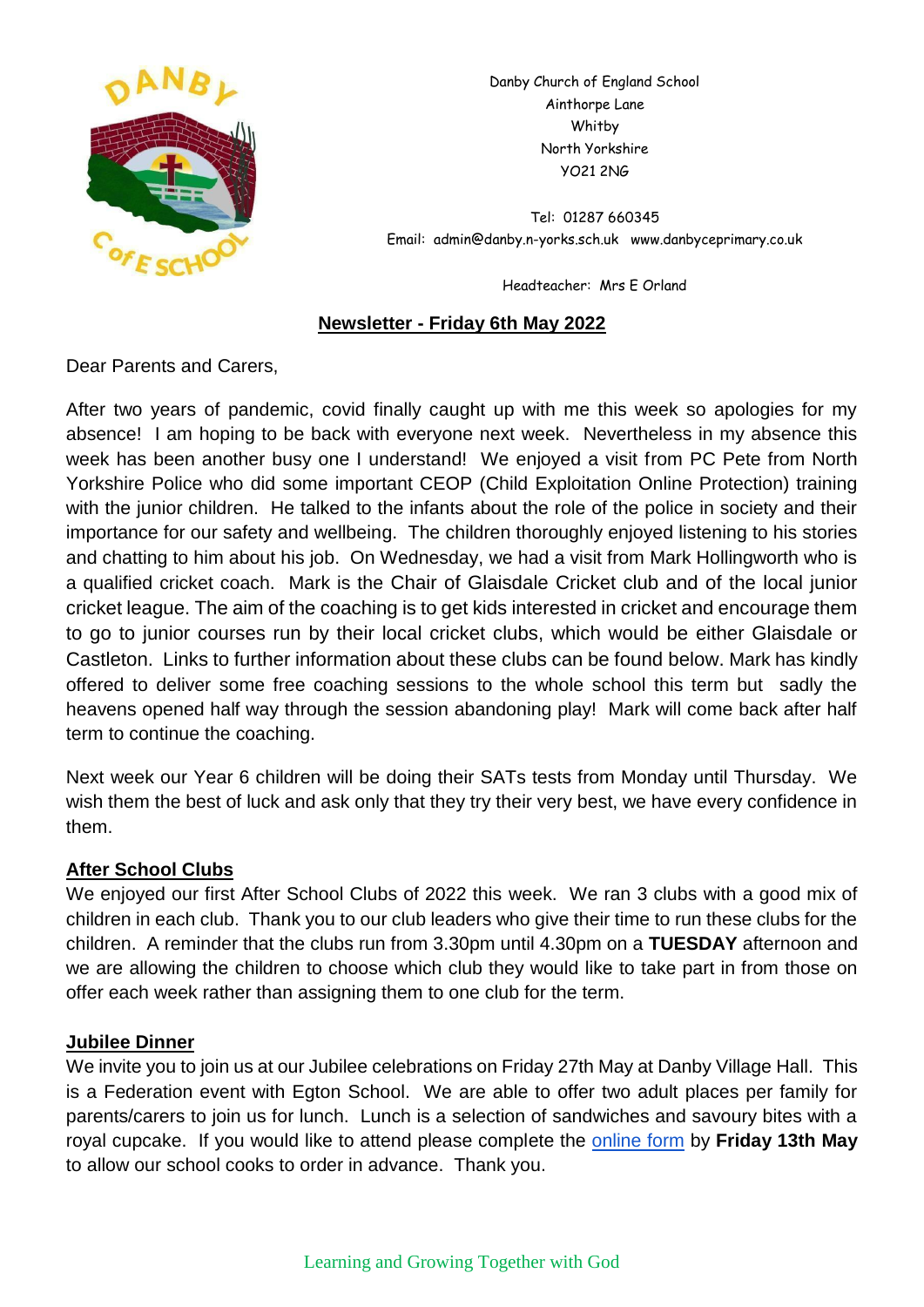### **Diary Dates**

| Swimming                                | Thursdays 12/5, 26/5, 16/6, 30/6, 14/7 |
|-----------------------------------------|----------------------------------------|
| <b>Forest School</b>                    | Thursdays 19/5, 9/6, 23/6, 7/7, 21/7   |
| <b>Easter holidays</b>                  | 11th April - 22nd April                |
| Jubilee Event - Village Hall 10am - 2pm | Friday 27th May                        |
| <b>Half Term</b>                        | Monday 30th May - Friday 3rd June      |
| <b>Whole School Photos</b>              | Monday 20th June                       |
| <b>School breaks up for Summer</b>      | Friday 22nd July                       |

The term dates for this academic year and the next, including professional development days, are kept up to date on our school website. [Click here to access the page.](https://www.danbyceprimary.co.uk/information-and-newsletters/term-dates/)

Next week, I will be at Danby on Tuesday and Wednesday and Egton on Monday, Thursday and Friday.

With best wishes,

Loz Orland

Liz Orland Headteacher

# **The information below has not changed but is still relevant.**

### **Village Jubilee Party**

Danby village are holding a Queens Jubilee party for anyone to attend on Friday 3<sup>rd</sup> June 2022, starting at 1pm in the village hall, car park and green. Food stalls will be available.

They will be holding a "best Victoria Sponge" cake competition for everyone to enter and a drawing and poetry competition for the children which we will be contributing to as a school.

### **Ukraine Resources**

Obviously, the situation in the world has sadly changed over the last week or two. Some resources have been put out to enable school staff and families to support children with questions and discussions which you may find useful **[HERE](https://educationhub.blog.gov.uk/2022/02/25/help-for-teachers-and-families-to-talk-to-pupils-about-russias-invasion-of-ukraine-and-how-to-help-them-avoid-misinformation/)** and **Speaking with Children about** [the War in Ukraine | Schools of Sanctuary,](https://schools.cityofsanctuary.org/2022/02/28/speaking-with-children-about-the-war-in-ukraine) [Advice if you're upset by the news -](https://www.bbc.co.uk/newsround/13865002) CBBC [Newsround,](https://www.bbc.co.uk/newsround/13865002) and in the additional resource added to the email.

Learning and Growing Together with God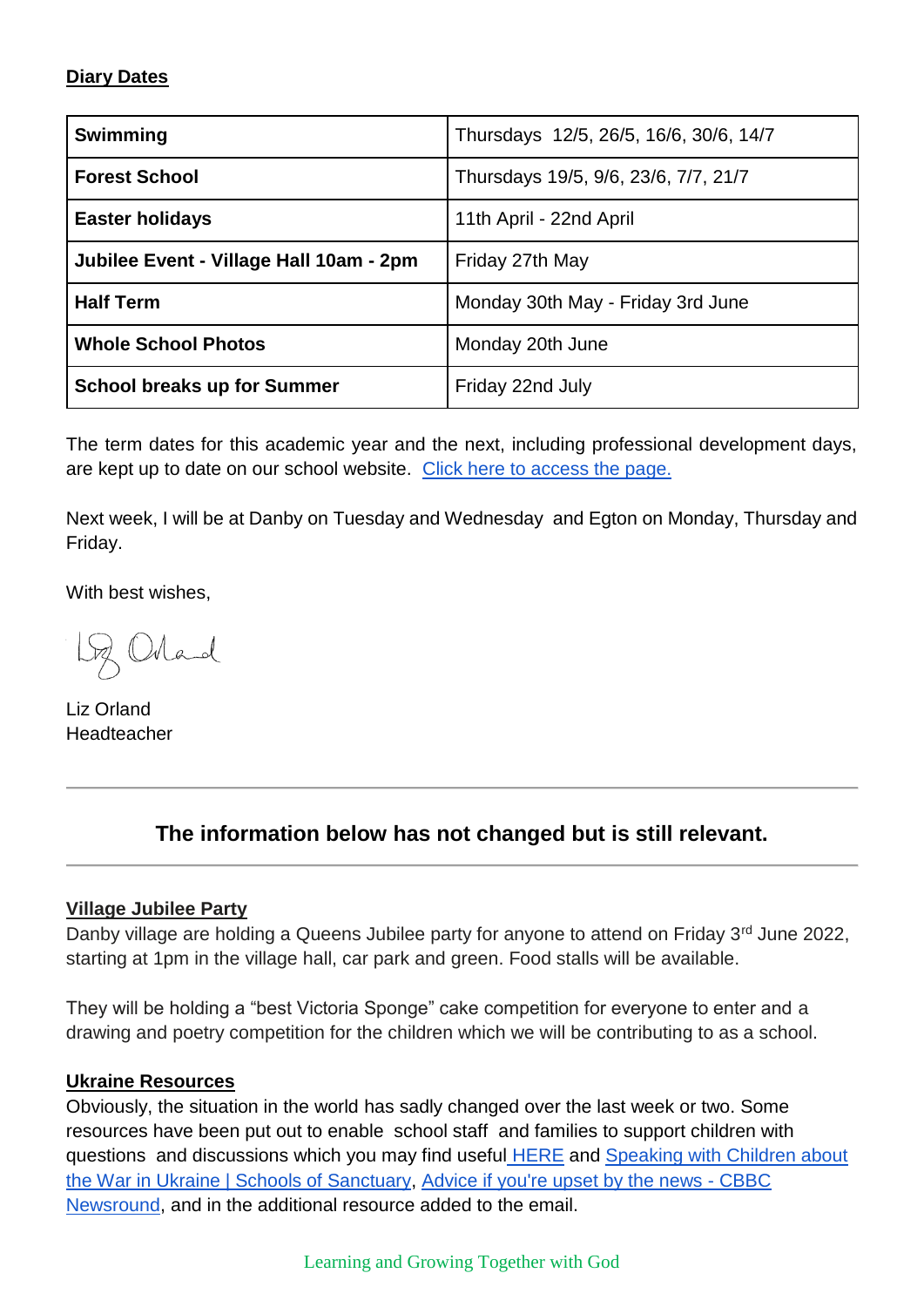## **Federation Jubilee Arrangements**

As the Jubilee celebrations fall during the half term holiday we are making a special plan for our own Jubilee celebration with both schools within our federation. A shared lunch is planned for both schools on Friday 27th May at Danby Village Hall. We very much hope to be in a position to invite parents to join us, so please do save the date and further details will follow in due course!

### **Castleton Cricket Club**

Castleton CC will be running Dynamos and All Stars cricket programmes for primary school children again this year. The programmes are accredited by the English Cricket Board and are delivered by trained coaches. Dynamos is a 7-week programme starting in May and is for children approx aged 8-11 (juniors). All Stars is an 8-week programme for children approx aged 5-7 (infants). Sessions are on Thursdays evenings at Castleton cricket pitch. All abilities welcome. If you would like to find out more or book a place, please visit:

**Dynamos**: [https://ecb.clubspark.uk/Dynamos/Course/5bc82e88-03be-487d-a6db-](https://ecb.clubspark.uk/Dynamos/Course/5bc82e88-03be-487d-a6db-4da62ee15b9c)[4da62ee15b9c](https://ecb.clubspark.uk/Dynamos/Course/5bc82e88-03be-487d-a6db-4da62ee15b9c) **All Stars**:<https://ecb.clubspark.uk/AllStars/Course/bdf3b2e8-d953-43e4-aa3c-41560b1a49d0>

If you have any questions, please contact castletoncricketclub@gmail.com

### **Free School Meal Eligibility**

If you think you may be entitled to free school meals for your child, please use the application form which can be found on the NYCC website -Free school meals | North Yorkshire County [Council.](https://www.northyorks.gov.uk/free-school-meals)

Even if your child is in Reception, Year 1 or Year 2 and currently receives universal free school meals, please check your entitlement. Being eligible will mean that the school receives additional funding for your child which will go towards their learning and any additional support they may need.

To qualify for free school meals you must fulfil one of the following criteria:

- Universal Credit, provided you have an annual net earned income of no more than £7,400, as assessed by earnings from up to three of your most recent assessment periods (£616.67 per month);
- Income Support;
- Income-based Jobseeker's Allowance;
- Income-related Employment and Support Allowance;
- Support under part six of the Immigration and Asylum Act 1999;
- The guarantee element of Pension Credit;
- Child Tax Credit, provided you are also not entitled to Working Tax Credit and have an annual household gross income that does not exceed £16,190 (as assessed by HMRC); or
- Working Tax Credit run-on, paid for four weeks after you stop qualifying for Working Tax Credit. Please note that contributions-based benefits, including contribution-related Jobseekers' Allowance do not entitle you to claim free school meals.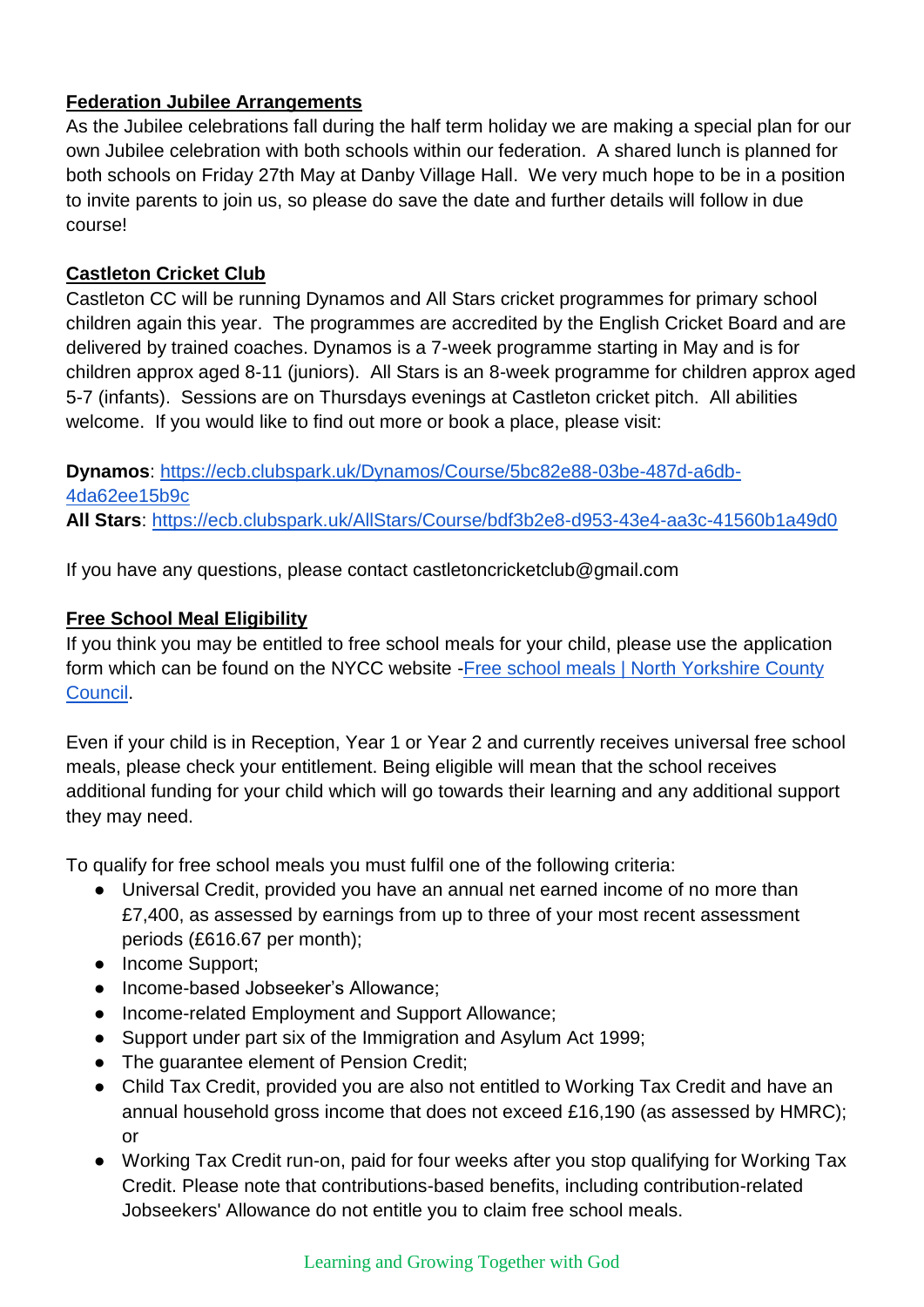If you need any help or further clarification, please contact the school office.

### **Jewellery in School**

Please could we remind everyone of the policy regarding jewellery in school.

**'Jewellery is not allowed to be worn for Health and Safety reasons following a directive from North Yorkshire County Council. However a watch and small stud earrings may be worn on a daily basis but must be removed for PE.'**

We have noticed a number of children wearing items such as bracelets and necklaces recently. Not only does this present a health and safety risk but also causes upset if these items get lost. If you wish your child to have their ears pierced, we recommend that you have this done over the Summer holiday period to allow them to heal before a return to school. **All earrings must now be removed for PE and Swimming lessons, we are not allowed to tape over them as in previous times.**

### **Reminder of Snow policy and arrangements**

Please find our current [snow policy.](https://drive.google.com/file/d/1PQF-KS64Fiqqa-jJlT9mfUV8MedCZC4v/view?usp=sharing)

Please watch your emails and school facebook page on icy and snowy mornings for any key messages. Thank you.

### **Covid-19 Guidance**

For guidance of what to do if you test positive for Covid 19 or are a contact of someone who tests positive, please visit the link found [HERE](https://www.gov.uk/government/publications/covid-19-people-with-covid-19-and-their-contacts/covid-19-people-with-covid-19-and-their-contacts)

### **Breakfast Club**

Just a reminder that breakfast club is available daily from 8am. Bookings are not always necessary. £2.50 per child including breakfast.

### **Easy fundraising**

We are registered with easyfundraising.org.uk which gives the Friends of Danby School donations if you shop online and sign up to support Danby CE VA Primary School.

It's a really easy way to raise money – you just use the easyfundraising site to shop online with more than 3,300 well known online stores like Amazon, Argos, John Lewis, ASOS, Booking.com, eBay, Boden, and M&S and when you make a purchase, the retailer sends us a free donation, at no extra cost to you.

FoDS would love to raise as much as possible for contributions towards travel costs, swimming lessons, residential trips and many more activities for the children.

Please visit our easyfundraising page at:

[Danby School Easyfundraising](https://www.easyfundraising.org.uk/causes/danbysch/?q=Danby%20School&cat=cause-autosuggest)

and click 'join us'. Thank you.

### **Coop Community Fund**